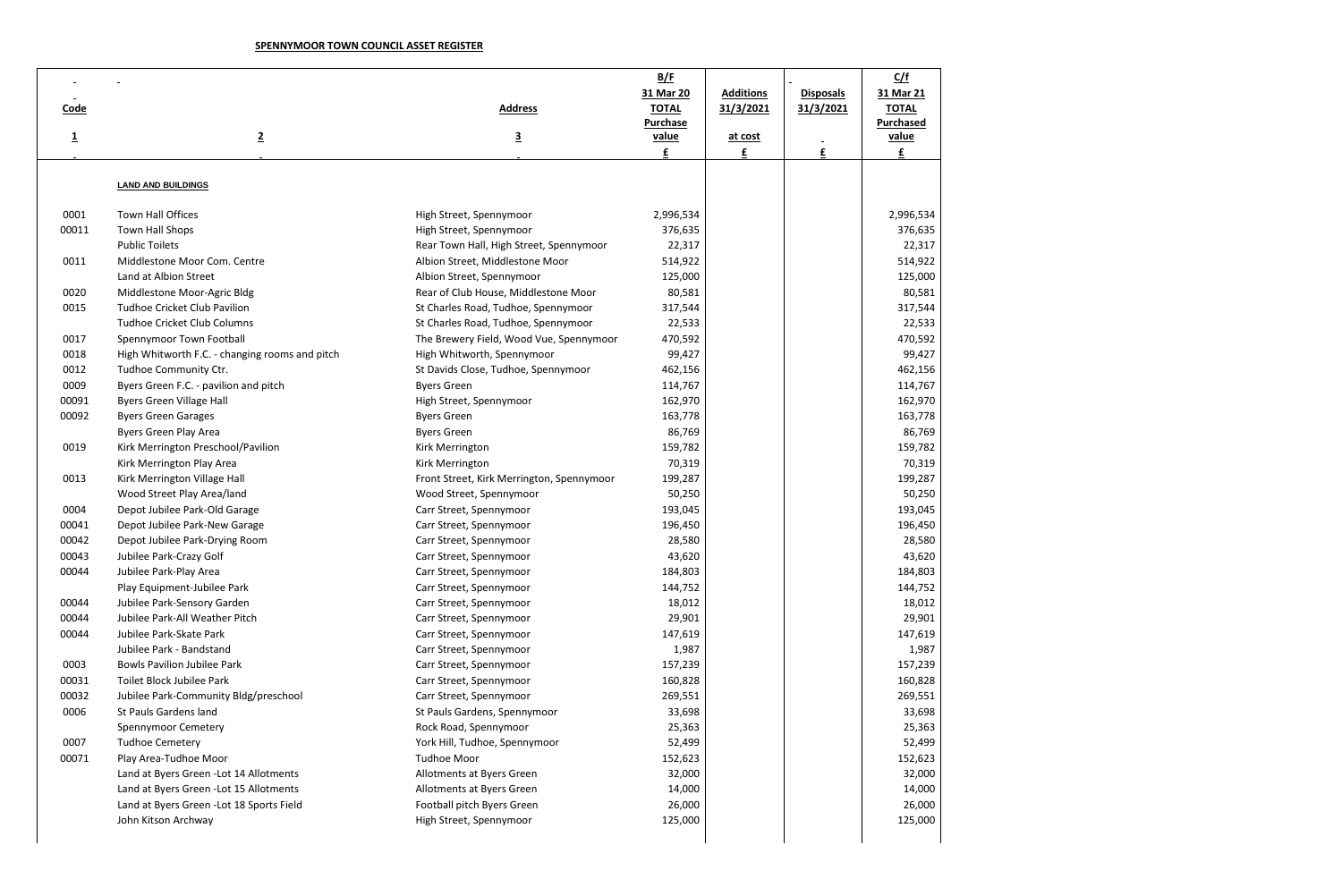|       |                                                            |                                       | 8,533,733 | $\pmb{0}$ | 0        | 8,533,733 |
|-------|------------------------------------------------------------|---------------------------------------|-----------|-----------|----------|-----------|
|       |                                                            |                                       |           |           |          |           |
|       | <b>VEHICLES, PLANT, FURNITURE AND EQUIPMENT</b>            |                                       |           |           |          |           |
| 0030  | <b>Bus Shelters</b>                                        | Various                               | 19,046    | 4,320     | $-846$   | 22,520    |
| 0034  | Town Hall Council Offices Equip                            | High Street, Spennymoor               | 30,393    |           | $-670$   | 29,723    |
| 0034  | <b>Town Hall Boiler</b>                                    | High Street, Spennymoor               | 14,449    |           |          | 14,449    |
| 0034  | Town Hall Cama Platform Stair Lift                         | High Street, Spennymoor               | 20,946    |           |          | 20,946    |
| 0035  | Town Hall Kitchen Equipment                                | High Street, Spennymoor               | 11,153    |           |          | 11,153    |
| 00371 | Town Hall Furnishings - Mouseman furniture                 | High Street, Spennymoor               | 22,323    |           |          | 22,323    |
|       | Town Hall - additional CCTV                                | High Street, Spennymoor               | 9,606     |           |          | 9,606     |
| 0038  | Equipment - strimmers                                      | Jubilee Park, Carr Street, Spennymoor | 117       |           |          | 117       |
|       | Signs-Jubilee Park - See additional tab for details        | Carr Street, Spennymoor               | 4,028     |           |          | 4,028     |
|       | Jubilee Park - CCTV                                        | Carr Street, Spennymoor               | 17,691    |           |          | 17,691    |
|       | Jubilee Park/Open Spaces - Ground Guards for use at Events | Carr Street, Spennymoor               | 2,190     |           |          | 2,190     |
|       | Citroen Van NU63 EOF - Grounds & Estates Officer vehicle   | Carr Street, Spennymoor               | 9,212     |           |          | 9,212     |
| 0039  | John Deer Tractor NX06 FHP                                 | Jubilee Park, Carr Street, Spennymoor | 9,450     |           | $-9,450$ |           |
| 0039  | Kubota Tractor B2230                                       | Jubilee Park, Carr Street, Spennymoor | 10,920    |           |          | 10,920    |
| 0039  | Trailer - STCP54 minidigger trailer                        | Jubilee Park, Carr Street, Spennymoor | 1,890     |           |          | 1,890     |
|       | Ifor Williams Trailer DCC1871                              | Jubilee Park, Carr Street, Spennymoor | 1,750     |           |          | 1,750     |
|       | John Deer Sabre JD120 Hydro Grassbox/Verticu cassette      | Jubilee Park, Carr Street, Spennymoor | 1,455     |           |          | 1,455     |
| 0039  | Ferris Pedestrian Flail Mower 36"                          | Jubilee Park, Carr Street, Spennymoor | 2,485     |           |          | 2,485     |
| 0038  | Jubilee Park - Vehicles, Plant & Equipment                 | Jubilee Park, Carr Street, Spennymoor | 12,331    |           |          | 12,331    |
|       | Dennis FT610 Mower                                         | Jubilee Park, Carr Street, Spennymoor | 5,026     |           |          | 5,026     |
|       | Container (Cemetery) CTXU 801920                           | Rock Road, Spennymoor                 | 2,105     |           |          | 2,105     |
| 0039  | Chipper - Echo CH922DH                                     | Jubilee Park, Carr Street, Spennymoor | 15,200    |           |          | 15,200    |
|       | Grillo FD450 Out Front Mower                               | <b>Tudhoe Cemetery</b>                | 6,500     |           |          | 6,500     |
|       | Equipment - strimmers                                      | Jubilee Park, Carr Street, Spennymoor | 2,070     |           |          | 2,070     |
|       | Scag STC48V-22FF Tiger Cat Grasscutter                     | One at each cemetery                  | 5,980     |           |          | 5,980     |
|       | Scag SWZT36-14FS Pedestrian Grasscutter                    | Jubilee Park, Carr Street, Spennymoor | 2,100     |           |          | 2,100     |
|       | Ransome Parkway 2250 AK10FHG                               | Jubilee Park, Carr Street, Spennymoor | 25,977    |           |          | 25,977    |
|       | Grain Trailer serial number H76781H                        | Jubilee Park, Carr Street, Spennymoor | 3,850     |           |          | 3,850     |
|       | John Deer Compact Tractor model 2520                       | Jubilee Park, Carr Street, Spennymoor | 17,750    |           |          | 17,750    |
| 00401 | Sound and Lighting Equipment                               | Town Hall, High Street, Spennymoor    | 8,544     |           |          | 8,544     |
|       | Town Hall equipment and furniture                          | Town Hall, High Street, Spennymoor    | 34,271    |           |          | 34,271    |
|       | Co-tag system                                              | Town Hall, High Street, Spennymoor    | 14,285    |           |          | 14,285    |
|       | TH IT Equipment                                            | Town Hall, High Street, Spennymoor    | 23,615    |           |          | 23,615    |
|       | Town Hall signage - signage to front of building           | High Street, Spennymoor               | 7,465     |           |          | 7,465     |
|       | De-Fibrillators for Town Hall & community halls            | High Street, & various, Spennymoor    | 12,887    |           |          | 12,887    |
|       | Town Hall - replacement fire detection system              | High Street, Spennymoor               | 12,611    |           |          | 12,611    |
|       | Norman Cornish Trail Displays                              | 10 sites around Spennymoor            | 28,350    |           |          | 28,350    |
|       | Kobelco SK17SR Digger                                      | Jubilee Park, Carr Street, Spennymoor | 6,000     |           |          | 6,000     |
|       | Ransome Parkway 3 Municipal Mower NK15 AZJ                 | Jubilee Park, Carr Street, Spennymoor | 9,500     |           |          | 9,500     |
|       | System 10 wireless microphones                             | Town Hall, High Street, Spennymoor    | 1,456     |           |          | 1,456     |
|       | Farmall 105C Tractor                                       | Jubilee Park, Carr Street, Spennymoor | 0         | 52,500    |          | 52,500    |
|       | Lighting - Art Gallery extension                           | TH, Art Gallery Extension             | 0         | 1,995     |          | 1,995     |
|       | Lighting - Town Hall main hall                             | TH, Main Hall                         | 0         | 2,546     |          | 2,546     |
|       | <b>Blackout Blinds Town Hall Main Hall</b>                 | TH, Main Hall                         | 0         | 1,000     |          | 1,000     |
|       | Chairs Town Hall 150 x £87.80 each                         | TH, Main Hall                         | 0         | 14,048    |          | 14,048    |
|       | Tracmaster Machine BCS740 two wheel tractor                | <b>Cow Plantation</b>                 | 0         | 2,535     |          | 2,535     |
|       | Tracmaster Machine 100cm power brush x 2                   | Cow Plantation                        | 0         | 2,158     |          | 2,158     |
|       |                                                            |                                       |           |           |          |           |